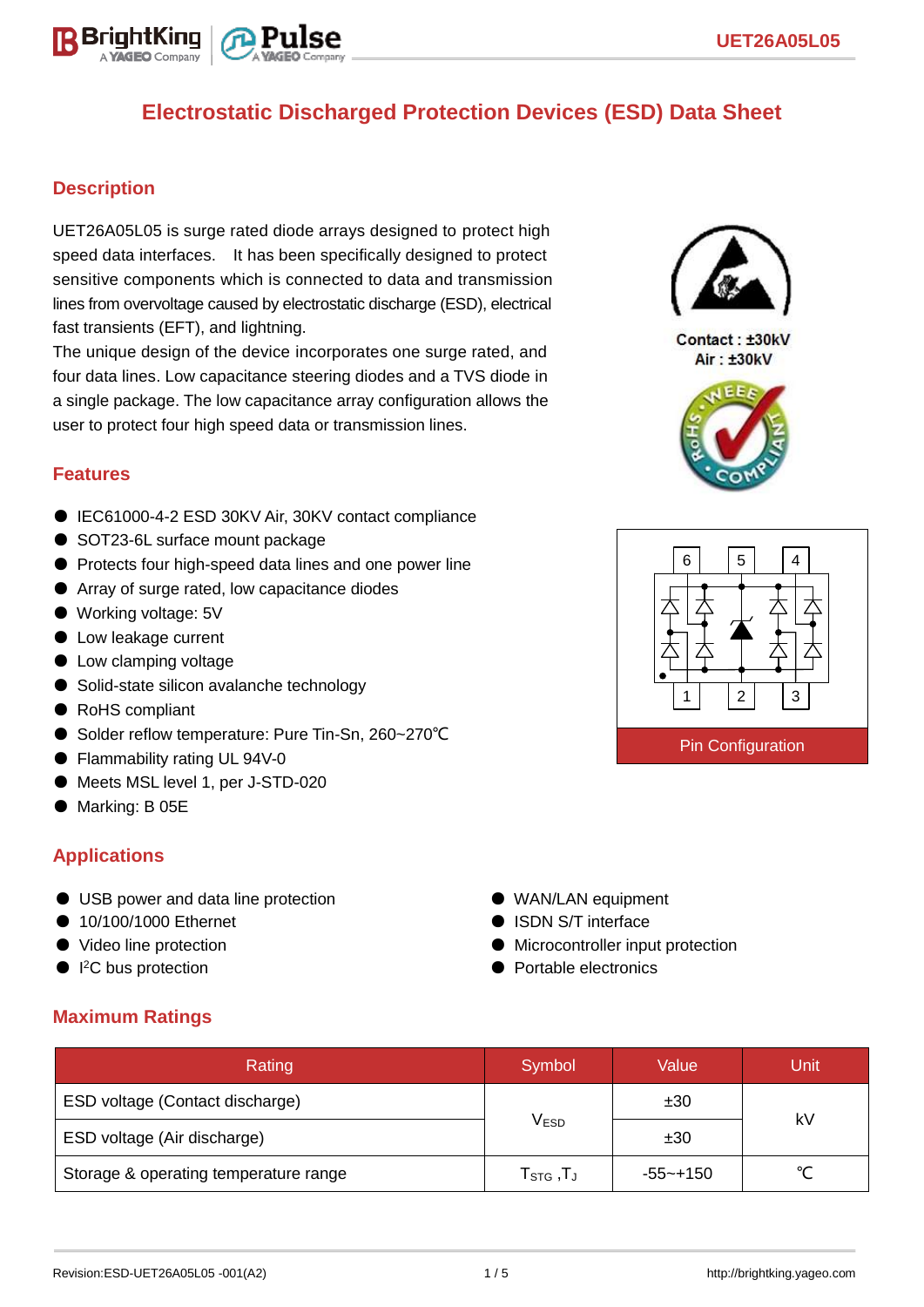

# **Electrical Characteristics (TJ=25**℃**)**

| Parameter                           | Symbol                 | Condition                                         | Min. | Typ. | Max. | <b>Unit</b> |
|-------------------------------------|------------------------|---------------------------------------------------|------|------|------|-------------|
| Reverse stand-off voltage           | <b>V<sub>RWM</sub></b> |                                                   |      |      | 5    | V           |
| Reverse breakdown voltage           | $V_{BR}$               | $I_{BR}$ =1mA                                     | 6    |      |      | V           |
| Reverse leakage current             | <sup>I</sup> R         | $V_R = 5V$<br>Each I/O pin                        |      |      |      | μA          |
| Clamping voltage ( $tp=8/20\mu s$ ) | $V_{\rm C}$            | $I_{PP}=1A$                                       |      |      | 9.8  | V           |
| Clamping voltage ( $tp=8/20\mu s$ ) | $V_{\rm C}$            | $I_{PP} = 25A$                                    |      |      | 25   | $\vee$      |
| Peak pulse current (tp=8/20µs)      | <b>I</b> <sub>PP</sub> |                                                   |      |      | 30   | A           |
| Off state junction capacitance      | $C_{J}$                | $0Vdc$ , f=1 $MHz$<br>Between I/O<br>pins and GND |      | 5    |      | рF          |

# **Applications Information**

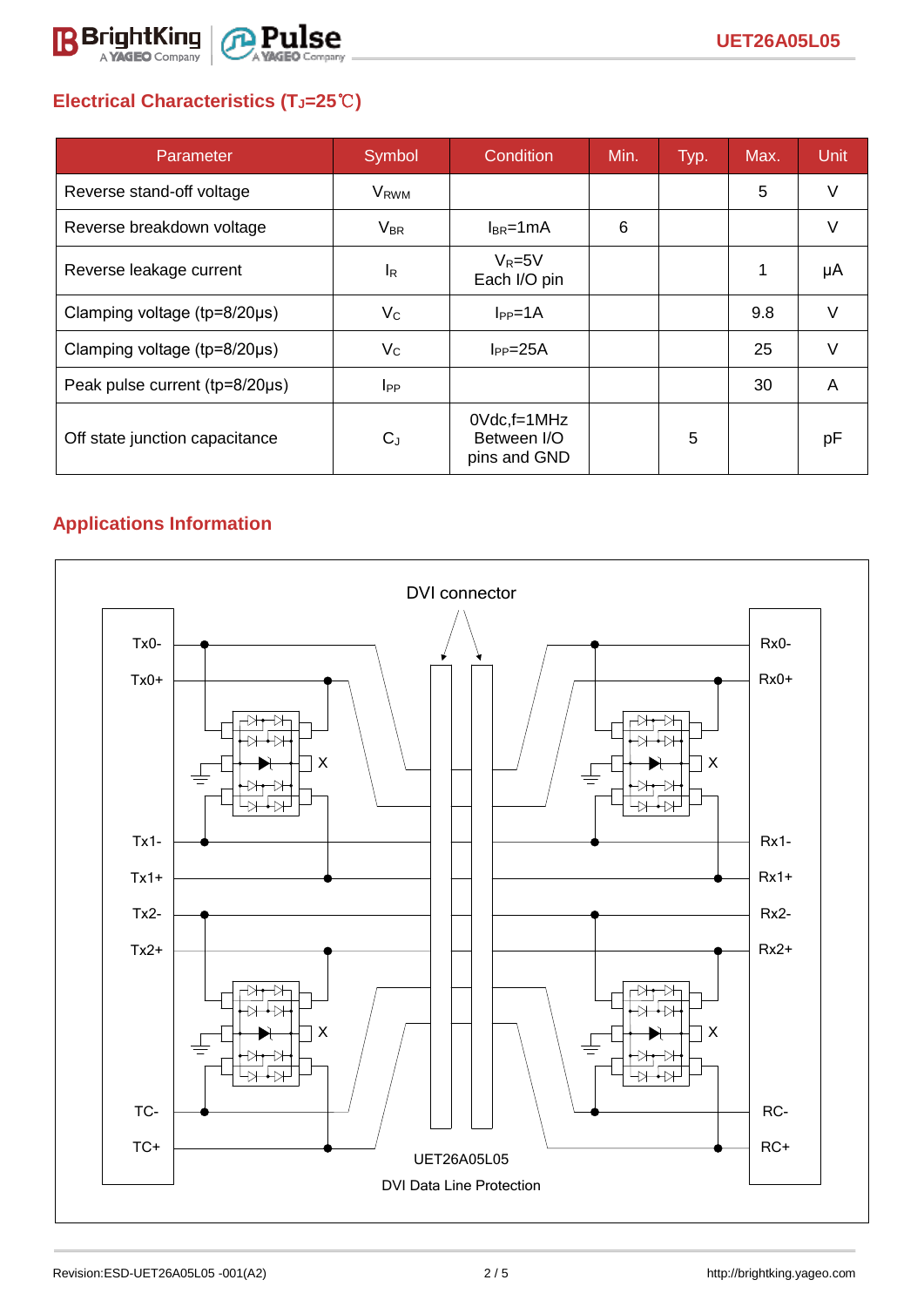

## **ESD Protection Standards**

### **IEC61000-4-2**

Interfaces of consumer electronic equipment are widely specified according to the International Electrotechnical Commission standard IEC61000-4-2. This standard is not targeted towards particular devices but towards general equipment, systems and subsystems that may be involved in electrostatic discharge. consists of a 150pF capacitor and a 330Ω series resistor representing the counterpart to the Device Under Test (DUT).



#### **Human Body Model (HBM, MIL-883E method 3015.7)**

The HBM standard simulates an ESD surge generated by human contact to electronic components.

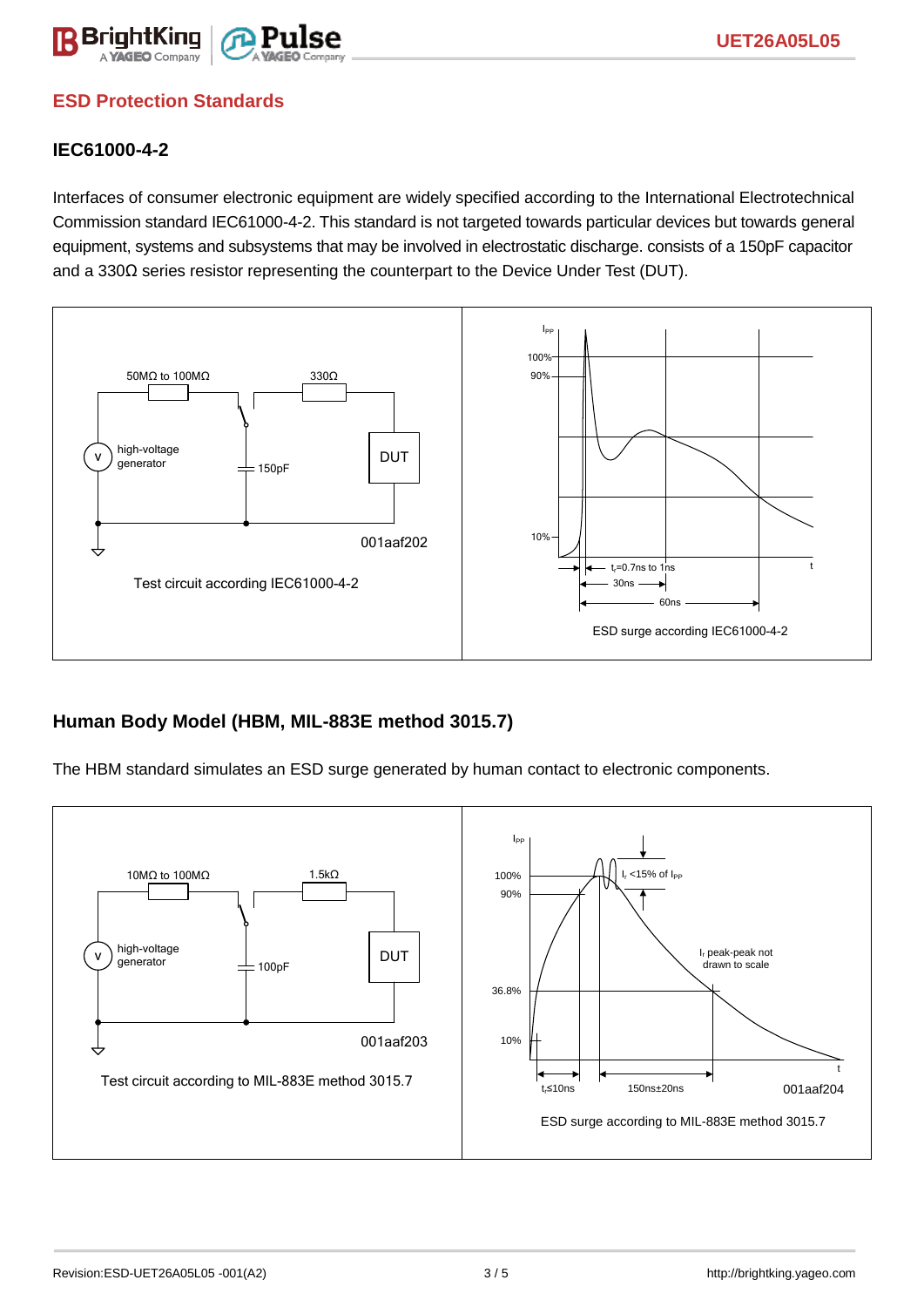

## **Recommended Soldering Conditions**